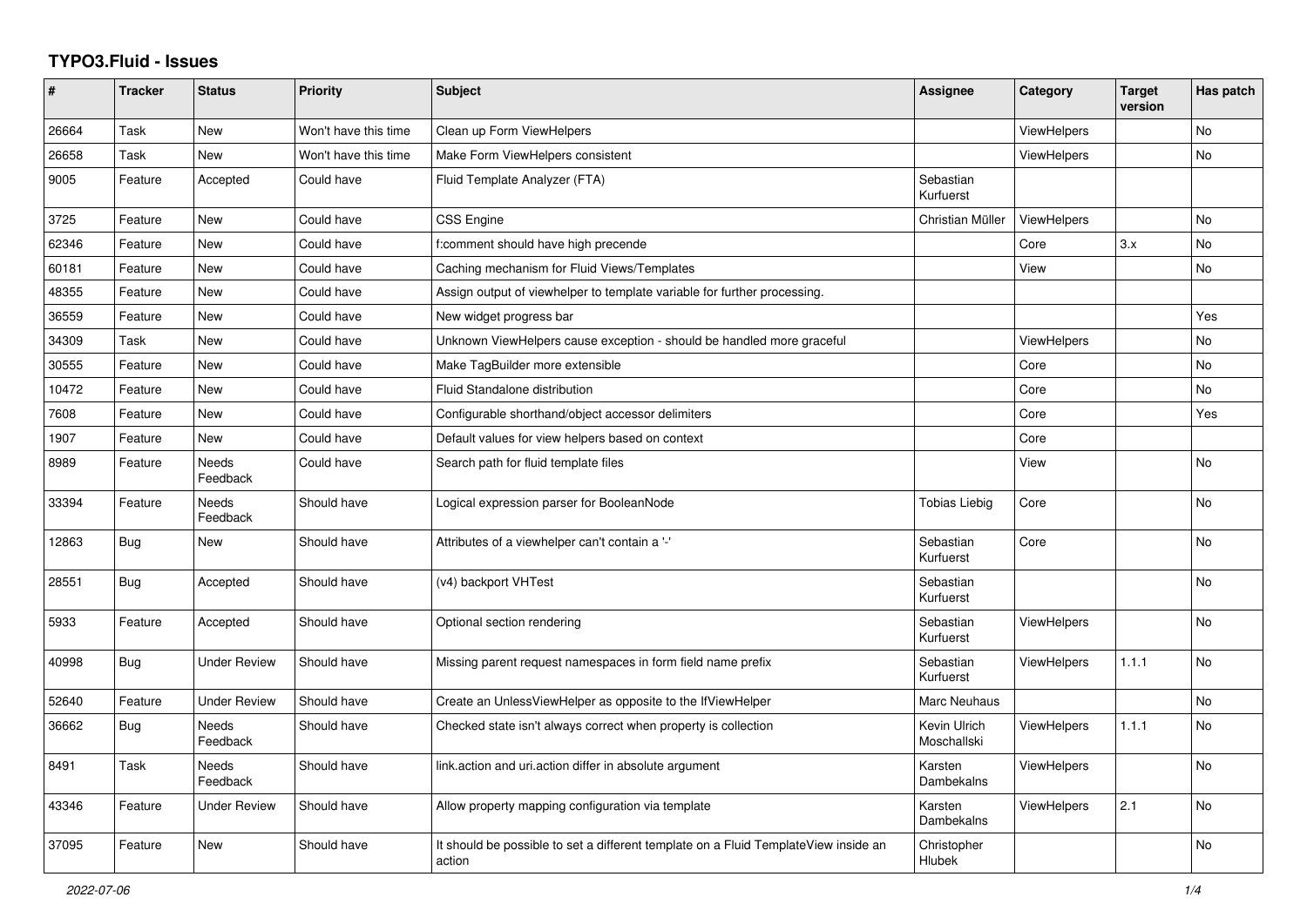| $\sharp$ | <b>Tracker</b> | <b>Status</b>       | <b>Priority</b> | Subject                                                                                   | <b>Assignee</b>      | Category    | <b>Target</b><br>version | Has patch |
|----------|----------------|---------------------|-----------------|-------------------------------------------------------------------------------------------|----------------------|-------------|--------------------------|-----------|
| 55008    | Bug            | <b>Under Review</b> | Should have     | Interceptors should be used in Partials                                                   | Christian Müller     |             |                          | <b>No</b> |
| 58862    | <b>Bug</b>     | Needs<br>Feedback   | Should have     | FormViewHelper doesn't accept NULL as value for \$arguments                               | Bastian<br>Waidelich | ViewHelpers |                          | Yes       |
| 53806    | Bug            | <b>Under Review</b> | Should have     | Paginate widget maximumNumberOfLinks rendering wrong number of links                      | Bastian<br>Waidelich | Widgets     |                          | <b>No</b> |
| 54195    | Task           | New                 | Should have     | Rename and move FormViewHelper's errorClass value, currently 'f3-form-error'              | Adrian Föder         | ViewHelpers |                          | No        |
| 60271    | Feature        | New                 | Should have     | Paginate viewhelper, should also support arrays                                           |                      |             |                          | No        |
| 60003    | Feature        | New                 | Should have     | Add required-Attribute to f:form.password                                                 |                      | ViewHelpers |                          | No        |
| 58983    | Bug            | New                 | Should have     | format.date does not respect linebreaks and throws exception                              |                      |             |                          | No        |
| 58921    | Bug            | New                 | Should have     | f:form.* VHs crash if NOT inside f:form but followed by f:form                            |                      |             |                          | No        |
| 56237    | Task           | New                 | Should have     | in-line (Condition) View Helpers should not evaluate on parsing                           |                      |             |                          | No        |
| 54284    | Bug            | New                 | Should have     | Default Option for Switch/Case VH                                                         |                      | ViewHelpers |                          | No        |
| 52591    | Bug            | New                 | Should have     | The Pagination Widget broken for joined objects                                           |                      |             |                          | No        |
| 52419    | Bug            | New                 | Should have     | Wrong PHPDocs notation for default value inline f:translate viewhelper                    |                      |             | 2.0                      | No        |
| 51277    | Feature        | New                 | Should have     | ViewHelper context should be aware of actual file occurrence                              |                      |             |                          | No        |
| 49600    | Bug            | New                 | Should have     | f:form tag shown as a HTML on frontend                                                    |                      | ViewHelpers |                          | No        |
| 47669    | Task           | New                 | Should have     | FormViewHelper does not define the default request method                                 |                      |             |                          | No        |
| 46545    | Feature        | New                 | Should have     | Better support for arrays in options of SelectViewHelper                                  |                      |             |                          | No        |
| 45394    | Task           | New                 | Should have     | Forwardport Unit test for standalone view                                                 |                      | View        |                          | <b>No</b> |
| 45153    | Feature        | New                 | Should have     | f:be.menus.actionMenuItem - Detection of the current select option is insufficient        |                      |             |                          | No        |
| 43072    | Task           | New                 | Should have     | Remove TOKENS for adding templates fallback in Backporter                                 |                      | View        |                          | No        |
| 43071    | Task           | New                 | Should have     | Remove TOKENS for adding fallback teplates in B                                           |                      |             |                          | No        |
| 42743    | Task           | New                 | Should have     | Remove inline style for hidden form fields                                                |                      |             |                          | No        |
| 42397    | Feature        | New                 | Should have     | Missing viewhelper for general links                                                      |                      |             |                          | <b>No</b> |
| 40081    | Feature        | New                 | Should have     | Allow assigned variables as keys in arrays                                                |                      |             |                          | No        |
| 39990    | Bug            | New                 | Should have     | Same form twice in one template: hidden fields for empty values are only rendered<br>once |                      | Core        |                          | <b>No</b> |
| 39936    | Feature        | New                 | Should have     | registerTagAttribute should handle default values                                         |                      | ViewHelpers |                          | <b>No</b> |
| 38130    | Feature        | New                 | Should have     | Checkboxes and multiple select fields should have an assignable default value             |                      |             |                          | No        |
| 37619    | <b>Bug</b>     | New                 | Should have     | Fatal Error when using variable in name attribute of Section ViewHelper                   |                      | ViewHelpers |                          | No        |
| 36655    | Bug            | New                 | Should have     | <b>Pagination Links</b>                                                                   |                      | Widgets     |                          | No        |
| 36410    | Feature        | New                 | Should have     | Allow templates to send arguments back to layout                                          |                      | ViewHelpers |                          | No        |
| 33215    | Feature        | New                 | Should have     | RFC: Dynamic values in ObjectAccess paths                                                 |                      |             |                          | No        |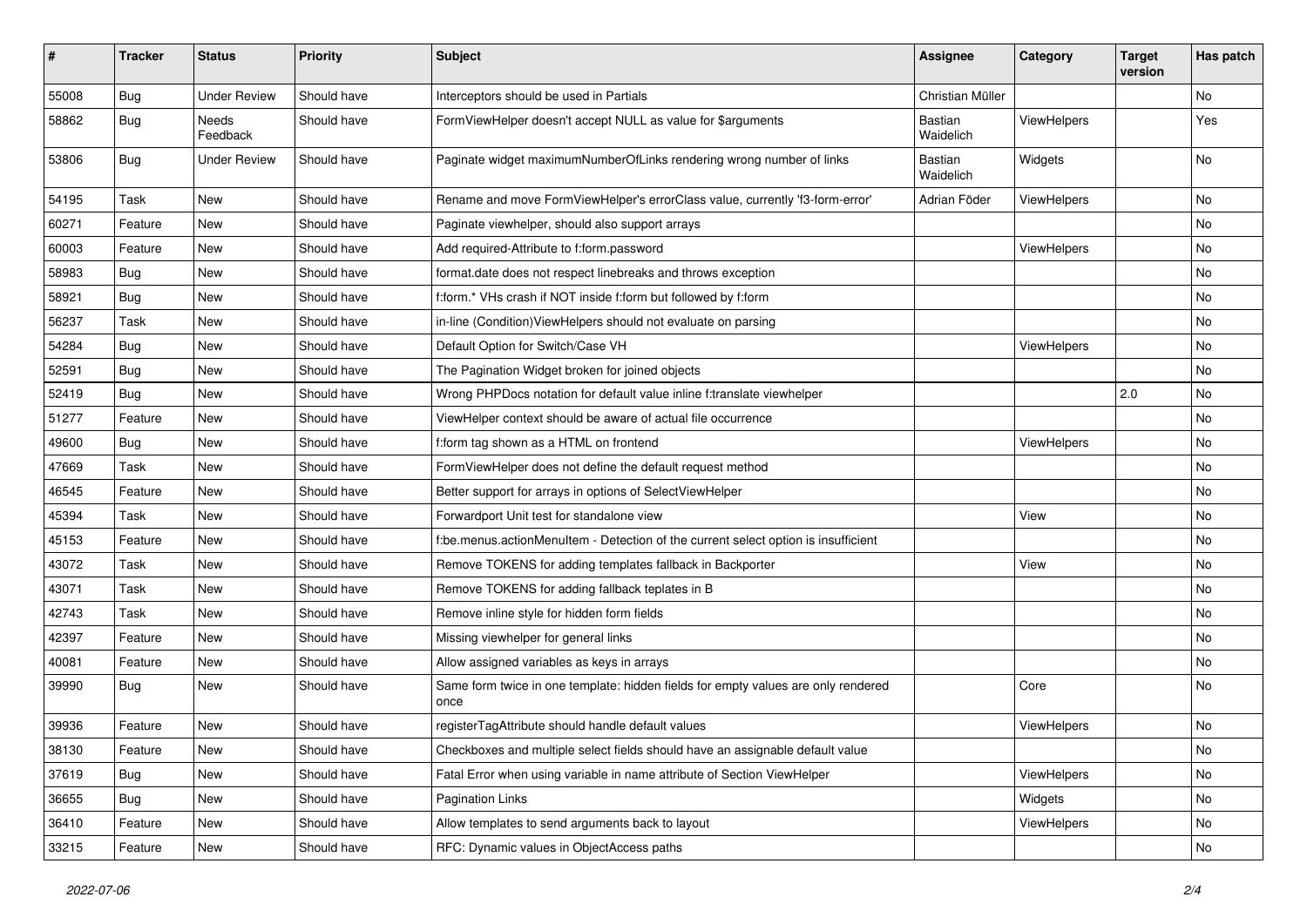| ∦     | <b>Tracker</b> | <b>Status</b>            | <b>Priority</b> | <b>Subject</b>                                                                                              | <b>Assignee</b>        | Category    | <b>Target</b><br>version | Has patch |
|-------|----------------|--------------------------|-----------------|-------------------------------------------------------------------------------------------------------------|------------------------|-------------|--------------------------|-----------|
| 32035 | Task           | New                      | Should have     | Improve fluid error messages                                                                                |                        | Core        |                          | Yes       |
| 31955 | Feature        | New                      | Should have     | f:uri.widget                                                                                                |                        | Widgets     |                          | No        |
| 30937 | Bug            | New                      | Should have     | CropViewHelper stringToTruncate can't be supplied so it can't be easily extended                            |                        | ViewHelpers |                          | Yes       |
| 28554 | Bug            | New                      | Should have     | (v4) implement feature flag to disable caching                                                              |                        |             |                          | No        |
| 28553 | Bug            | New                      | Should have     | improve XHProf test setup                                                                                   |                        |             |                          | No        |
| 28552 | Bug            | New                      | Should have     | (v5) write ViewHelper test for compiled run; adjust functional test to do two passes<br>(uncached & cached) |                        |             |                          | No        |
| 28550 | Bug            | New                      | Should have     | (v4) make widgets cacheable, i.e. not implement childnodeaccess interface                                   |                        |             |                          | No        |
| 28549 | Bug            | <b>New</b>               | Should have     | make widgets cacheable, i.e. not implement childnodeaccess interface                                        |                        |             |                          | No        |
| 13045 | Bug            | New                      | Should have     | Entity decode of strings are different between if-conditions and output of variable                         |                        |             |                          |           |
| 10911 | Task           | New                      | Should have     | Tx_Fluid_ViewHelpers_Form_AbstractFormViewHelper->renderHiddenIdentityField<br>should be more reliable      |                        | ViewHelpers |                          | No        |
| 9950  | Task           | New                      | Should have     | Binding to nested arrays impossible for form-elements                                                       |                        | ViewHelpers |                          |           |
| 9514  | Feature        | <b>New</b>               | Should have     | Support explicit Array Arguments for ViewHelpers                                                            |                        |             |                          |           |
| 8648  | Bug            | New                      | Should have     | format.crop ViewHelper should support all features of the crop stdWrap function                             |                        | ViewHelpers |                          | No        |
| 4704  | Feature        | New                      | Should have     | Improve parsing exception messages                                                                          |                        | Core        |                          |           |
| 3481  | Bug            | New                      | Should have     | Use ViewHelperVariableContainer in PostParseFacet                                                           |                        | Core        |                          | No        |
| 46289 | <b>Bug</b>     | Needs<br>Feedback        | Should have     | Enable Escaping Interceptor in XML request format                                                           |                        | View        | 2.0.1                    | No        |
| 46091 | Task           | Needs<br>Feedback        | Should have     | Show source file name and position on exceptions during parsing                                             |                        |             |                          | No        |
| 45345 | Feature        | <b>Needs</b><br>Feedback | Should have     | Easy to use comments for fluid that won't show in output                                                    |                        |             |                          |           |
| 3291  | Feature        | Needs<br>Feedback        | Should have     | Cacheable viewhelpers                                                                                       |                        |             |                          | No        |
| 65424 | Bug            | <b>Under Review</b>      | Should have     | SelectViewHelper must respect option(Value Label)Field for arrays                                           |                        | ViewHelpers |                          | No        |
| 52536 | Bug            | <b>Under Review</b>      | Should have     | Errorclass not set if no property-attribute set                                                             |                        |             |                          |           |
| 50888 | Bug            | <b>Under Review</b>      | Should have     | WSOD by changing name of section and if Fluid caches are generated                                          |                        |             |                          | No        |
| 49756 | Feature        | <b>Under Review</b>      | Should have     | Select values by array key in checkbox viewhelper                                                           |                        |             |                          | No        |
| 47006 | <b>Bug</b>     | <b>Under Review</b>      | Should have     | widget identifier are not unique                                                                            |                        |             |                          | No        |
| 46257 | Feature        | <b>Under Review</b>      | Should have     | Add escape sequence support for Fluid                                                                       |                        | Core        |                          | No        |
| 44234 | Bug            | <b>Under Review</b>      | Should have     | selectViewHelper's sorting does not respect locale collation                                                |                        | ViewHelpers | 2.1                      | No        |
| 34682 | <b>Bug</b>     | <b>Under Review</b>      | Should have     | Radio Button missing checked on validation error                                                            |                        | ViewHelpers |                          | No        |
| 33551 | <b>Bug</b>     | New                      | Must have       | View helper values break out of a partial scope                                                             | Sebastian<br>Kurfuerst | Core        |                          | No        |